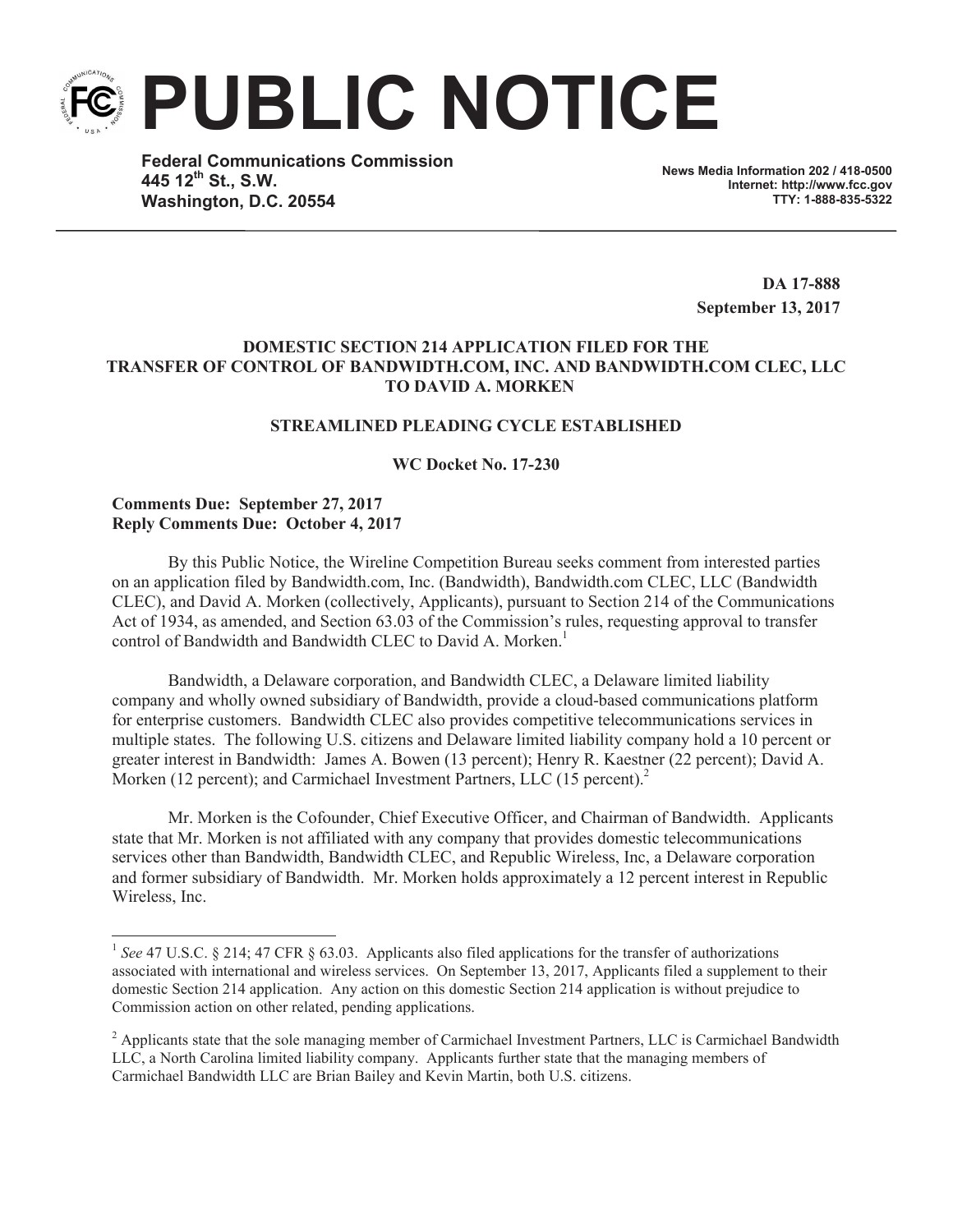Pursuant to the terms of the proposed transaction, and in connection with a planned restructuring of stock related to an anticipated initial public offering (IPO) by Bandwidth, Mr. Morken will obtain a majority of the voting power of the outstanding Bandwidth stock, and as a result, control Bandwidth and Bandwidth CLEC. Applicants state the IPO is not expected to result in any new equity owners holding 10 percent or more ownership in either Bandwidth or Bandwidth CLEC, however, the voting power of shares as well as the equity interests held by some of the current owners will likely be diluted.<sup>3</sup> Applicants assert that the proposed transaction is entitled to presumptive streamlined treatment under Section 63.03(b)(2)(i) of the Commission's rules and that a grant of the application will serve the public interest, convenience, and necessity. 4

Domestic Section 214 Application Filed for the Transfer of Control of Bandwidth.Com, Inc. and Bandwidth.Com CLEC, LLC to David A. Morken, WC Docket No. 17-230 (filed Sept. 5, 2017).

#### **GENERAL INFORMATION**

The transfer of control identified herein has been found, upon initial review, to be acceptable for filing as a streamlined application. The Commission reserves the right to return any transfer application if, upon further examination, it is determined to be defective and not in conformance with the Commission's rules and policies. Pursuant to Section 63.03(a) of the Commission's rules, 47 CFR § 63.03(a), interested parties may file comments **on or before September 27, 2017**, and reply comments **on or before October 4, 2017**. Pursuant to Section 63.52 of the Commission's rules, 47 CFR § 63.52, commenters must serve a copy of comments on the Applicants no later than the above comment filing date. Unless otherwise notified by the Commission, the Applicants may transfer control on the 31st day after the date of this notice.

Pursuant to Section 63.03 of the Commission's rules, 47 CFR § 63.03, parties to this proceeding should file any documents using the Commission's Electronic Comment Filing System (ECFS): http://apps.fcc.gov/ecfs/.

## **In addition, e-mail one copy of each pleading to each of the following:**

- 1) Myrva Charles, Competition Policy Division, Wireline Competition Bureau, myrva.charles@fcc.gov;
- 2) Gregory Kwan, Competition Policy Division, Wireline Competition Bureau, gregory.kwan@fcc.gov;
- 3) David Krech, International Bureau, david.krech@fcc.gov;
- 4) Sumita Mukhoty, International Bureau, sumita.mukhoty@fcc.gov, and

 $3$  Applicants anticipate that the IPO will occur prior to December 31, 2017. Applicants state they will notify the Commission of any changes to the proposed transaction.

 $4\,47$  CFR § 63.03(b)(2)(i).